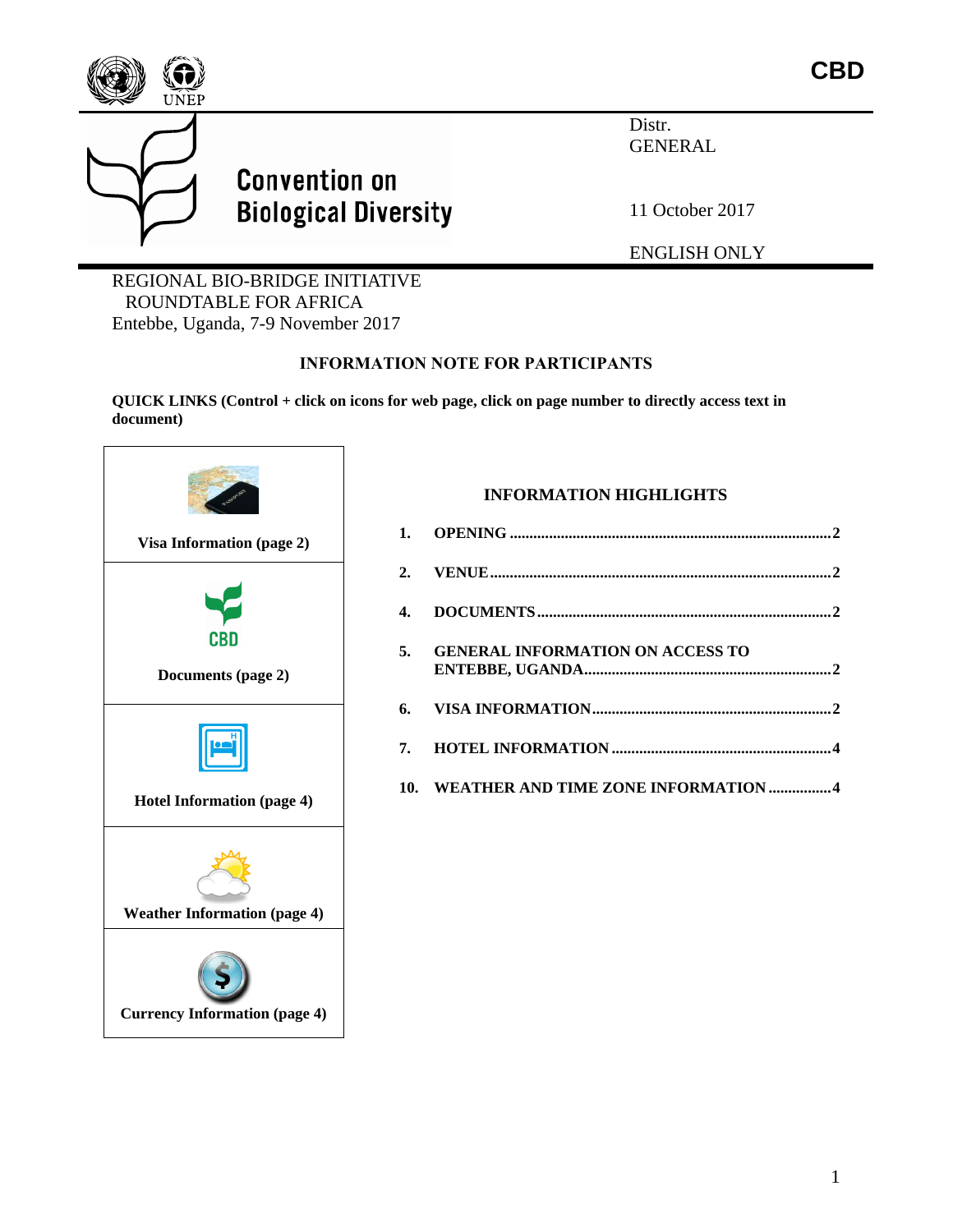# **1. Opening**

The Regional Bio-Bridge Initiative Round Table for Africa will be held in Entebbe, Uganda from Tuesday, 7 December to Thursday, 9 November 2017. The round table will start at 9:00 a.m. on Tuesday, 7 November 2017 at Laico Lake Victoria Hotel.

### **2. Venue**

The round table will be held at:

# **Laico Lake Victoria Hotel**

Plot 23-31, Circular Road Entebbe, Uganda Tel: +256 312 310100 Website: <http://www.laicohotels.com/laico-lake-victoria>

### **3. Working language of the round table**

The round table will be held in English with interpretation into French.

# **4. Documents**



Participants are kindly reminded to bring their own copies of the pre-session documents for the round table as there will be no extra copies made available on site during the round table. Pre-session documents will be available on the Secretariat's web site at: <https://www.cbd.int/meetings/TSCWS-2017-02>

#### **5. General information on access to Entebbe, Uganda** (<del>A</del>

The city of Entebbe is serviced by the Entebbe International Airport which is approximately 6 km from the city centre and venue. Upon arrival at the airport, participants will be picked up by the Lake Victoria Hotel van/shuttle. Participants should look for a CBD placard displayed at the exist gate. Taxis are available at approximately US \$10-20 for participants who may wish to use them.

#### <span id="page-1-0"></span>**6. Visa information**



Participants from certain countries require a visa for Uganda and are strongly advised to contact the nearest Ugandan diplomatic or consular mission as soon as possible in order to secure the required entry visa in a timely manner, prior to departure. Please note that airlines may not allow boarding without a valid visa. Below is a listing of countries that do not require a visa to visit Uganda.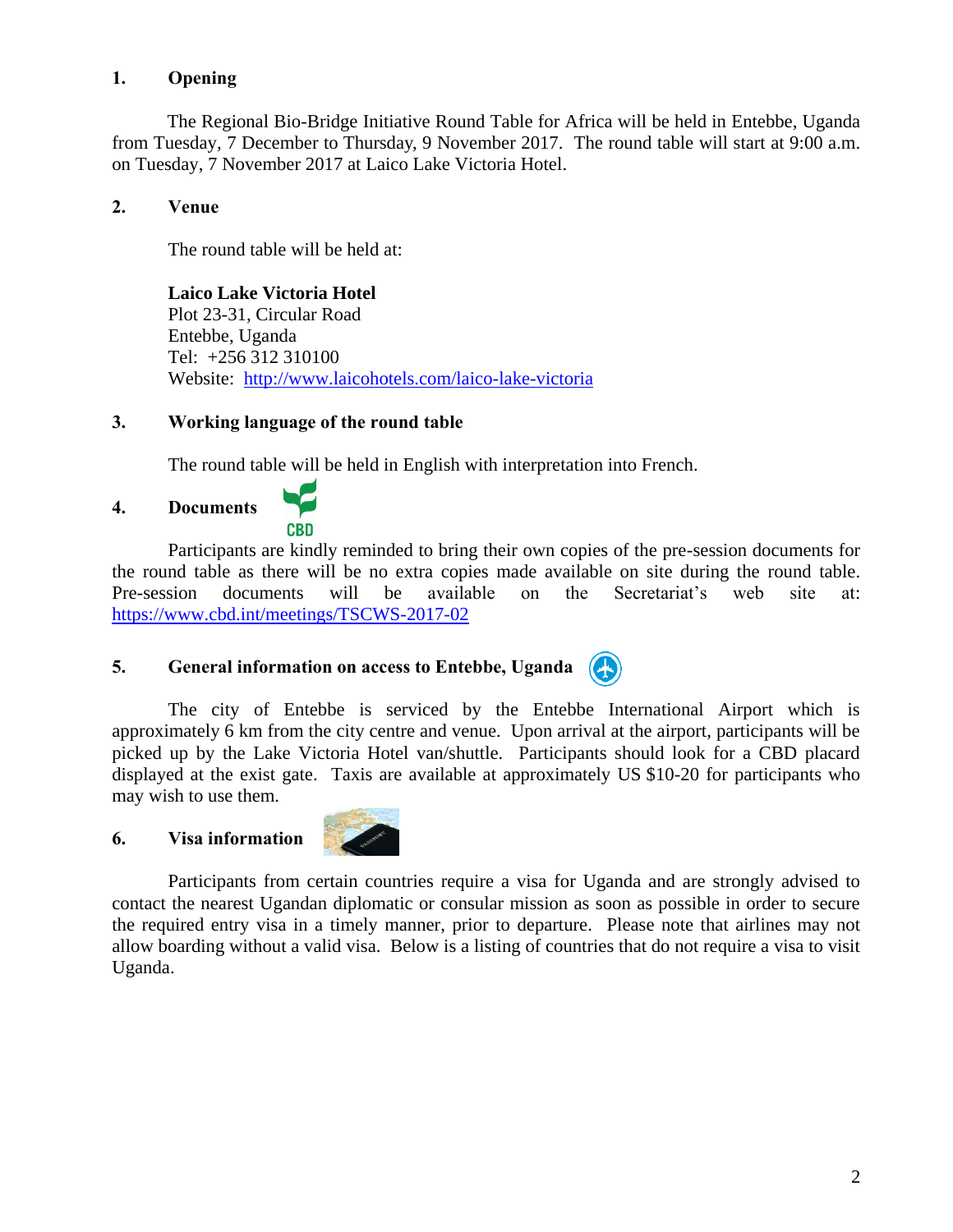List of visa exempt countries that are not required to pay for visa to enter Uganda

| Angola              | Gambia     | Seychelles                    |
|---------------------|------------|-------------------------------|
| Antigua and Barbuda | Ghana      | Sierra Leone                  |
| <b>Bahamas</b>      | Grenada    | Singapore                     |
| <b>Barbados</b>     | Jamaica    | Solomon Islands               |
| Belize              | Kenya      | St-Vincent and the Grenadines |
| Burundi             | Lesotho    | Swaziland                     |
| Comoros             | Malawi     | Tonga                         |
| Cyprus              | Malta      | United Republic of Tanzania   |
| Eritrea             | Mauritius  | Vanuatu                       |
| Fiji                | Madagascar | Zambia                        |
|                     | Rwanda     | Zimbabwe                      |

A list of relevant Ugandan diplomatic/consular missions abroad is available on the same web site of the Ministry of Foreign Affairs of Uganda by choosing the "Missions Abroad" tab at the top of the page and selecting your region. http://www.mofa.go.ug/

The visa application form and further details on the process can be found on the web site of the Uganda Ministry of Tourism, Wildlife and Antiquities web site at.

Visa information general requirements are listed below: <http://www.visituganda.com/explore/category/visa-and-entry-requirements>

- 1. A passport valid for at least six months from the date of entry into Uganda.
- 2. One completed Uganda visa application form.
- 3. One colour passport-size photo taken within the past six months.
- 4. Letter of invitation (from applicant's company if travelling for business on company letterhead and signed by someone other than the applicant).

If you do not have a Ugandan Embassy/ High Commission in your country, you will be able to obtain a visa upon arrival at Entebbe International Airport.

For any additional information please contact the following people:

#### **1. Mr. Sabino Francis Ogwal**

Natural Resources Management Specialist (Biodiversity and Rangelands) National Environment Management Authority Plot 17/19/21 Jinja Road P.O. Box 222555, KAMPALA, UGANDA Mob: +256 772517045; E-mail: [fogwal@nemaug.org; sabinofrancis@gmail.com](mailto:fogwal@nemaug.org;%20sabinofrancis@gmail.com)

# **2. Ms. Monique Akullo**

BIOFIN Project Management Officer National Environment Management Authority Plot 17/19/21 Jinja Road P.O. Box 222555, KAMPALA, UGANDA Mob: +256 754837935 E-mail: [makullo@nemaug.org; makullo@hotmail.com](mailto:makullo@nemaug.org;%20makullo@hotmail.com)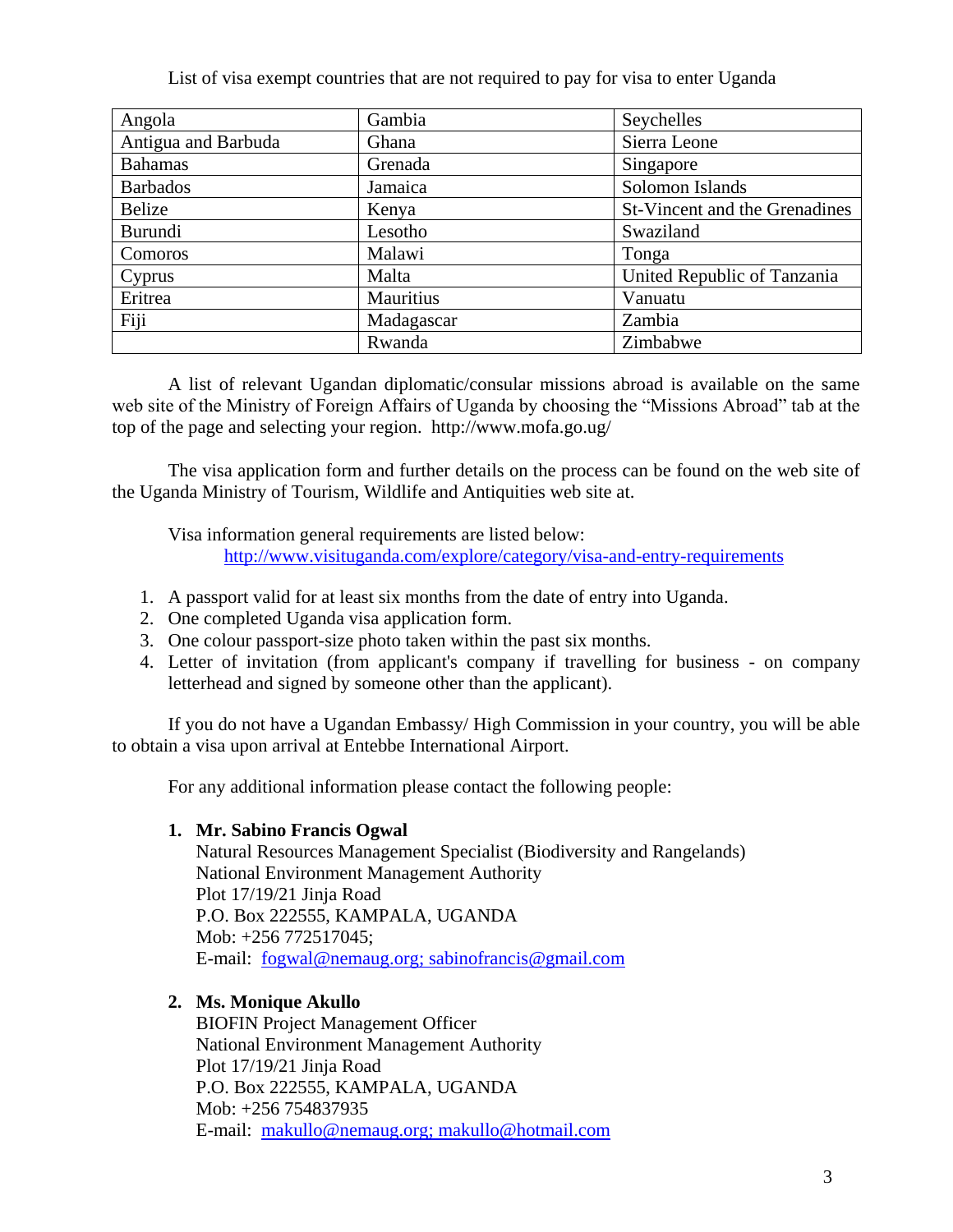To facilitate the issuance of visas, the Secretariat has issued visa assistance letters to be attached to the visa applications for all participants. This visa assistance letter was sent with the participants' funding letter.

# <span id="page-3-0"></span>**7. Hotel information**



A block booking has been made on behalf of all funded participants according to their flight itineraries. Any extra personal expenses incurred, such as room upgrades, laundry, phone calls, room service, mini-bar, etc., are the sole responsibility of the participant.

Self-fundedparticipants who wish to stay at the same hotel can send a reservation request by e-mail directly to the hotel at [reservations.laicolakevictoria@laicohotels.com](mailto:reservations.laicolakevictoria@laicohotels.com) or by phone +256 312 310100. Please mention the name of the round table in your request in order to benefit from the negotiated rate.

### **8. Payment of the Daily Subsistence Allowances (DSA)**

Funded participants will receive their relevant DSA during the round table.

# **9. Official languages in Belarus**

The official languages in Uganda are English and Swahili.

# <span id="page-3-1"></span>**10. Weather and time zone information**



The standard time zone in Uganda is  $GMT/$  UTC  $+3$  hours.

# **11. Electricity**

The electrical currents in Uganda are 240 Volts, 50 Hertz, the plugs are as shown in the illustration below.



<span id="page-3-2"></span>The currency in Uganda is the Ugandan Shilling (UGX). The current exchange rate as at 10 October 2017 is 1 US\$ = 3,635.43 UGX and  $1 \epsilon$  = 4305.54 UGX (rates are subject to change, source: www.xe.com).